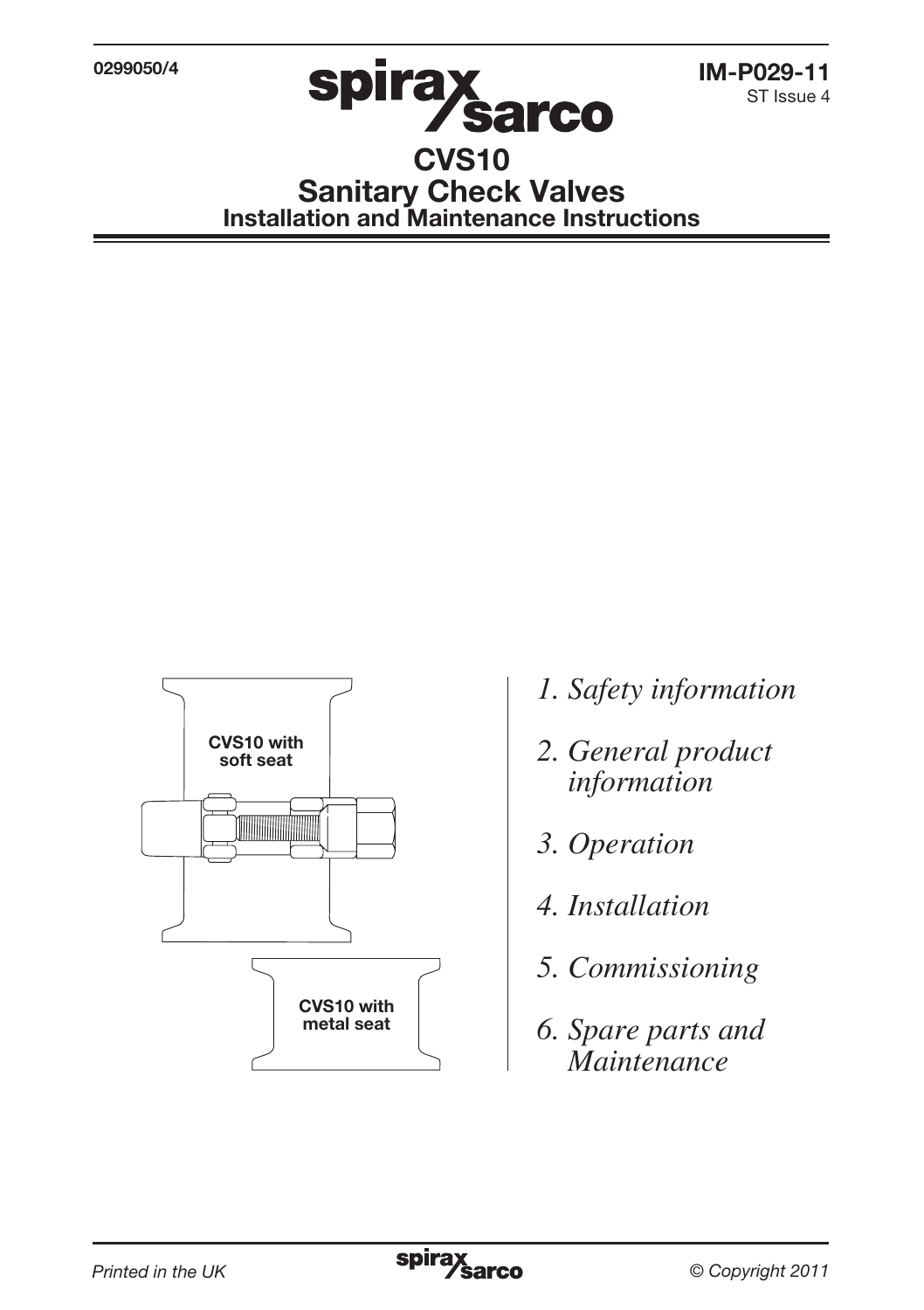# *1. Safety information*

Safe operation of this product can only be guaranteed if it is properly installed, commissioned, used and maintained by qualified personnel (see Section 1.11) in compliance with the operating instructions. General installation and safety instructions for pipeline and plant construction, as well as the proper use of tools and safety equipment must also be complied with.

#### 1.1 Intended use

Referring to the Installation and Maintenance Instructions, body markings and Technical Information Sheet, check that the product is suitable for the intended use/application. The product listed below complies with the requirements of the European Pressure Equipment Directive  $97/23/EC$  and carries the  $\mathsf{\acute{C}}$  mark when so required. It should be noted that products rated as 'SEP' are required by the Directive not to carry the  $\mathsf C$  mark. The product falls within the following Pressure Equipment Directive categories:

| <b>Product</b>             |                | <b>Process gases</b>        | <b>Process fluids</b> |            |
|----------------------------|----------------|-----------------------------|-----------------------|------------|
|                            |                | Group 1   Group 2   Group 1 |                       | Group 2    |
| CVS10 sanitary check valve | $\blacksquare$ | <b>SEP</b>                  | -                     | <b>SEP</b> |

- i) The CVS10 has been specifically designed for use on steam, process fluids, process gases or water/ condensate which are in Group 2 of the above mentioned Pressure Equipment Directive. The products' use on other fluids may be possible but, if this is contemplated, Spirax Sarco should be contacted to confirm the suitability of the product for the application being considered.
- ii) Check material suitability, pressure and temperature and their maximum and minimum values. If the maximum operating limits of the product are lower than those of the system in which it is being fitted, or if malfunction of the product could result in a dangerous overpressure or overtemperature occurrence, ensure a safety device is included in the system to prevent such over.
- iii) Determine the correct installation situation and direction of fluid flow. For applications that are self-draining they must be with the flow vertically downwards.
- iv) Spirax Sarco products are not intended to withstand external stresses that may be induced by any system to which they are fitted. It is the responsibility of the installer to consider these stresses and take adequate precautions to minimise them.
- v) Remove protective covers from all connections and protective film from all name-plates,where appropriate, before installation on steam or other high temperature applications.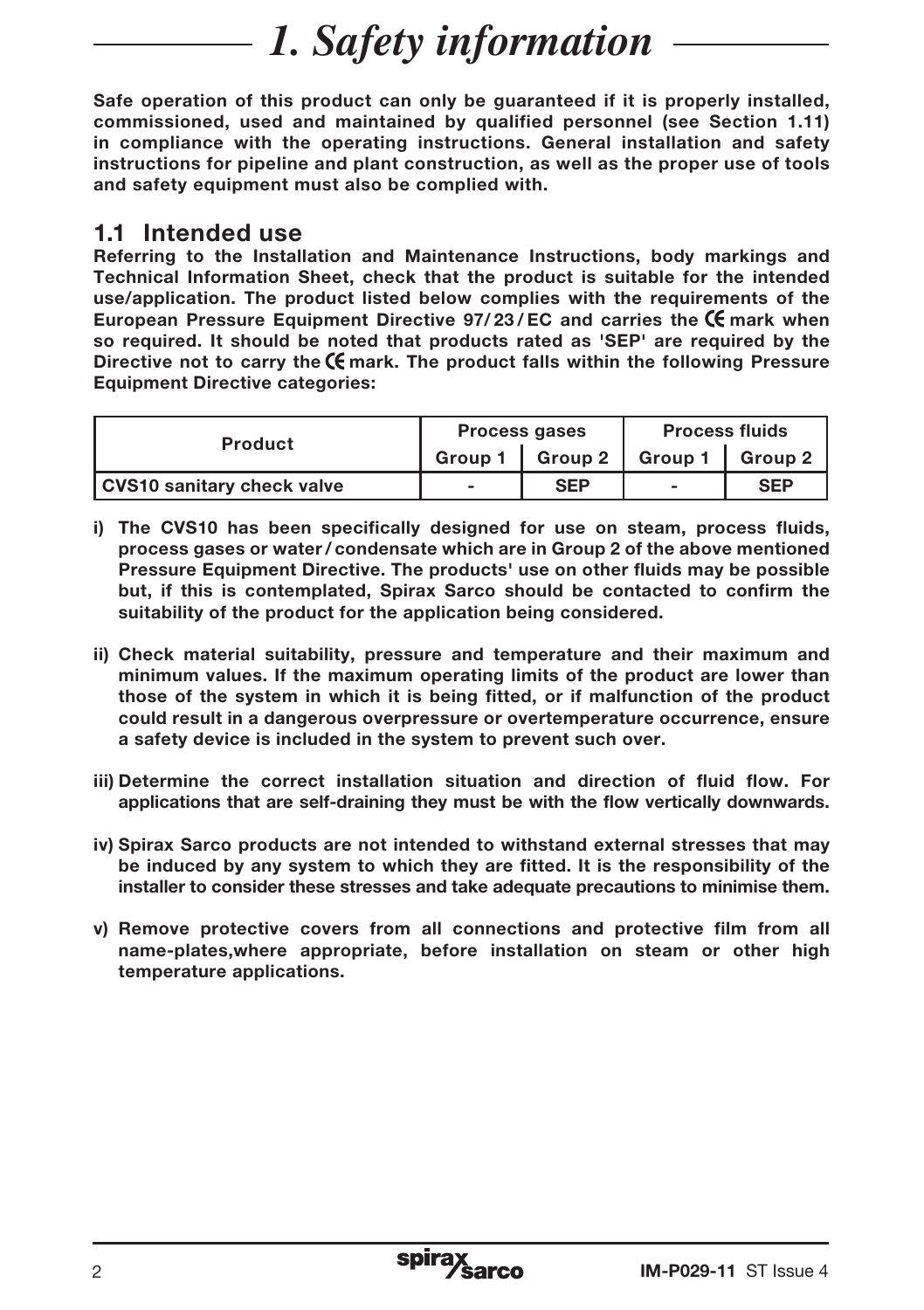## 1.2 Access

Ensure safe access and if necessary a safe working platform (suitably guarded) before attempting to work on the product. Arrange suitable lifting gear if required.

### 1.3 Lighting

Ensure adequate lighting, particularly where detailed or intricate work is required.

#### 1.4 Hazardous liquids or gases in the pipeline

Consider what is in the pipeline or what may have been in the pipeline at some previous time. Consider: flammable materials, substances hazardous to health, extremes of temperature.

#### 1.5 Hazardous environment around the product

Consider: explosion risk areas, lack of oxygen (e.g. tanks, pits), dangerous gases, extremes of temperature, hot surfaces, fire hazard (e.g. during welding), excessive noise, moving machinery.

#### 1.6 The system

Consider the effect on the complete system of the work proposed. Will any proposed action (e.g. closing isolation valves, electrical isolation) put any other part of the system or any personnel at risk?

Dangers might include isolation of vents or protective devices or the rendering ineffective of controls or alarms. Ensure isolation valves are turned on and off in a gradual way to avoid system shocks.

#### 1.7 Pressure systems

Ensure that any pressure is isolated and safely vented to atmospheric pressure. Consider double isolation (double block and bleed) and the locking or labelling of closed valves. Do not assume that the system has depressurised even when the pressure gauge indicates zero.

#### 1.8 Temperature

Allow time for temperature to normalise after isolation to avoid the danger of burns and consider whether protective clothing (including saftey glasses) is required.

#### Viton body seal

If the Viton components have been subjected to a temperature approaching 315°C (599°F) or higher they may have decomposed and formed hydroflouric acid. Avoid skin contact and inhalation of any fumes as the acid will cause deep skin burns and damage the respitory system.

#### 1.9 Tools and consumables

Before starting work ensure that you have suitable tools and / or consumables available. Use only genuine Spirax Sarco replacement parts.

#### 1.10 Protective clothing

Consider whether you and / or others in the vicinity require any protective clothing to protect against the hazards of, for example, chemicals, high /low temperature, radiation, noise, falling objects, and dangers to eyes and face.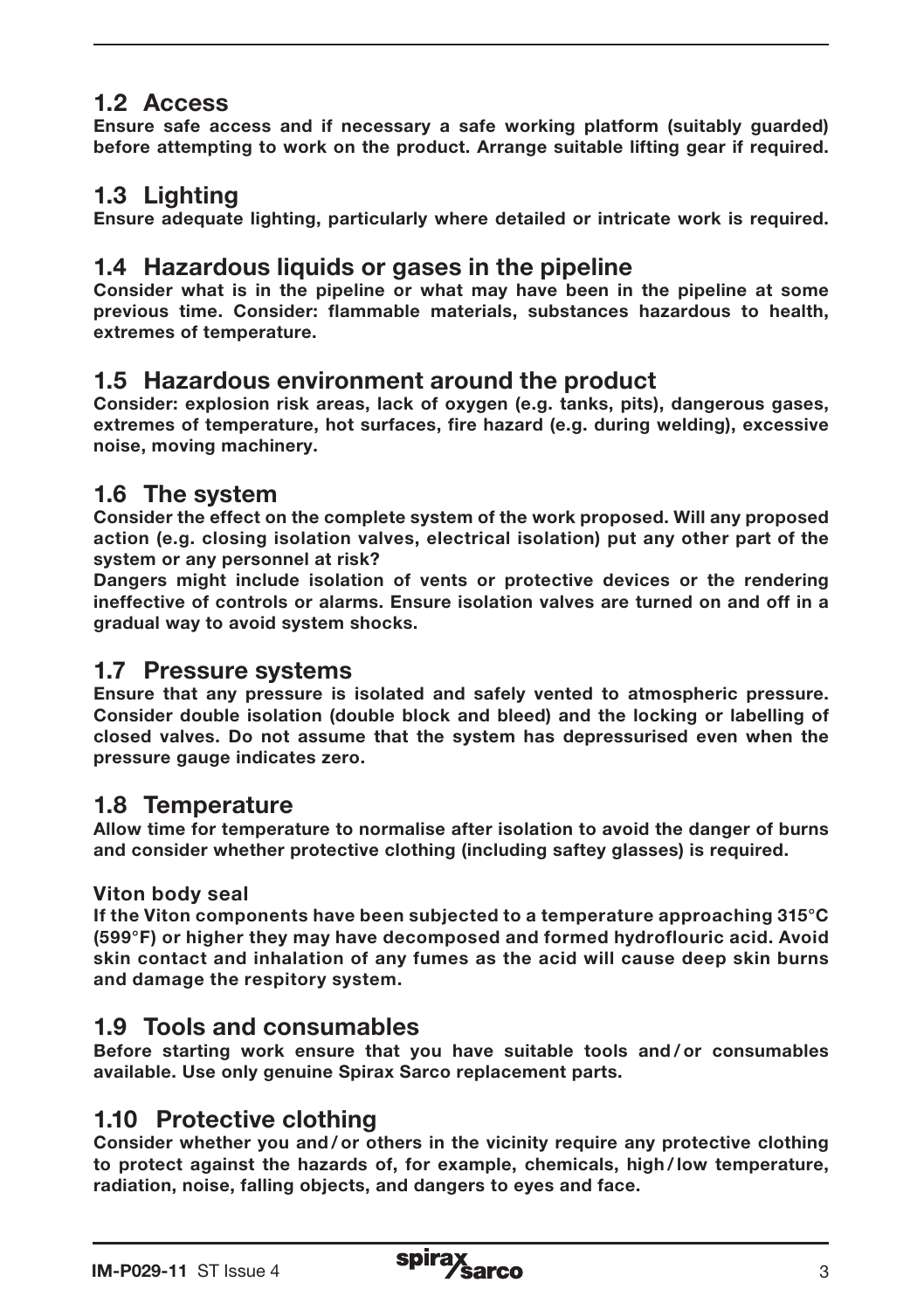## 1.11 Permits to work

All work must be carried out or be supervised by a suitably competent person. Installation and operating personnel should be trained in the correct use of the product according to the Installation and Maintenance Instructions.

Where a formal 'permit to work' system is in force it must be complied with. Where there is no such system, it is recommended that a responsible person should know what work is going on and, where necessary, arrange to have an assistant whose primary responsibility is safety.

Post 'warning notices' if necessary.

## 1.12 Handling

Manual handling of large and / or heavy products may present a risk of injury. Lifting, pushing, pulling, carrying or supporting a load by bodily force can cause injury particularly to the back. You are advised to assess the risks taking into account the task, the individual, the load and the working environment and use the appropriate handling method depending on the circumstances of the work being done.

## 1.13 Residual hazards

In normal use the external surface of the product may be very hot. If used at the maximum permitted operating conditions the surface temperature of some products will exceed temperatures of 100°C (212°F).

Many products are not self-draining. Take due care when dismantling or removing the product from an installation (refer to 'Maintenance instructions').

#### 1.14 Freezing

Provision must be made to protect products which are not self-draining against frost damage in environments where they may be exposed to temperatures below freezing point.

## 1.15 Disposal

The product is recyclable. No ecological hazard is anticipated with the disposal of this product providing due care is taken, EXCEPT:

Viton body seal:

- In compliance with National and Local regulations waste parts can be landfilled.
- Waste parts can be incinerated, but a scrubber must be used to remove Hydrogen Fluoride, which is evolved from the product and with compliance to National and Local regulations.
- Is insoluble in acquatic media.

## 1.16 Returning products

Customers and stockists are reminded that under EC Health, Safety and Environment Law, when returning products to Spirax Sarco they must provide information on any hazards and the precautions to be taken due to contamination residues or mechanical damage which may present a health, safety or environmental risk. This information must be provided in writing including Health and Safety data sheets relating to any substances identified as hazardous or potentially hazardous.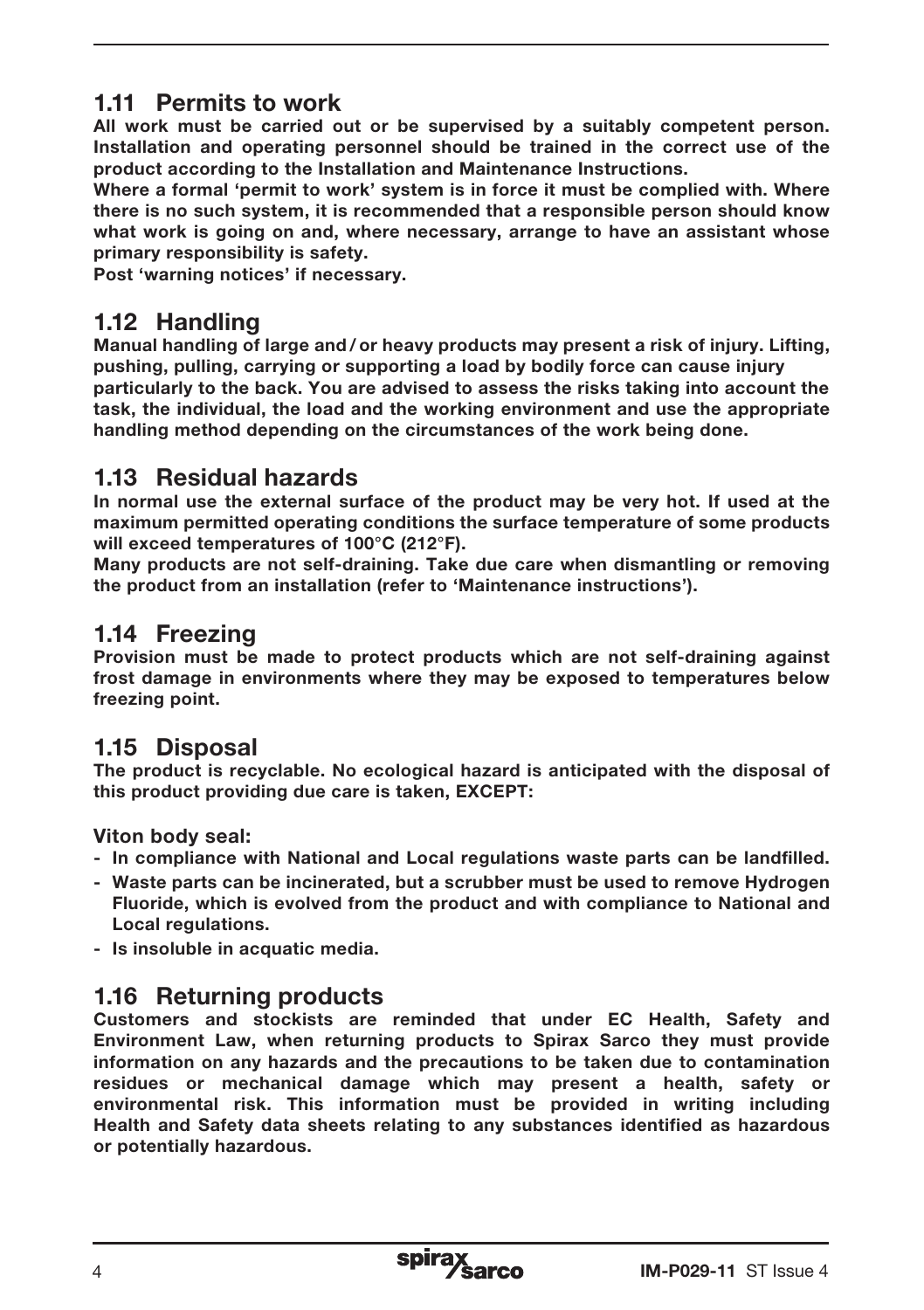# *2. General product information*

# 2.1 Description

The CVS10 sanitary in-line spring assisted check valve range are manufactured from 316L stainless steel and prevent reverse flow in fluid lines. They are available with either soft seats for process gasses and liquids, or with a metal seat for use within steam systems. They are suitable for a wide range of high purity applications in the food, medical, and pharmaceutical industries. For use with other medium please consult Spirax Sarco.

### Available types and surface finish:

CVS10-1\_ has an internal surface finish of 0.5 micron Ra (within ASME BPE SF1), and external surface finish of 0.8 micron Ra.

CVS10-2\_ has an electropolished internal surface finish of 0.38 Ra (within ASME BPE SF4), and external surface finish of 0.8 micron Ra.

In addition both the CVS10-1 and CVS10-2 are available with either EPDM. Viton or FEP-Silicone soft seats for process gasses and liquids, or with a metal seat for use within steam systems. The soft seated models have a suffix to denote which seat is fitted: 'E' for EPDM, 'F' for FEP-Silicone or 'V' for Viton.

For example, the model reference CVS10-2E denotes a CVS10 with electropolished internal finish and EPDM soft seat.

#### Standards:

- The CVS10 fully complies with the European Pressure Equipment Directive 97/23/EC.
- All wetted elastomers /polymers comply with FDA regulation CFR 21, paragraph 177, section 2600 for EPDM and Viton and section 1550 for FEP-Silicone and TFM PTFE.
- The CVS10 is designed in accordance with ASME-BPE.

## Certification

This product is available with the following certification:

- EN 10204 3.1 material certification as standard.
- Typical surface finish certificates.
- FDA approval certificates for elastomers.
- USP class VI approval certificates.
- ADI free certificate.

Note: All certification/inspection requirements must be stated at the time of order placement.

# Packaging

Packaging for this product is conducted in a clean environment, segregated from other non stainless steel products, and in accordance with the current edition of ASME BPE. Inlet and outlet connections are capped and the product is sealed in a plastic bag prior to boxing.

Note: For further information see the following Technical Information sheets: TI-P029-10 for the CVS10 with soft seat or TI-P029-21 for the CVS10 with metal seat.

# 2.2 Sizes and pipe connections

 $1/2$ ",  $3/4$ ",  $1$ ",  $11/2$ " and  $2$ " to ASME BPE available as standard.

DN15 to DN50 to DIN 32676 available as standard.

#### Sanitary clamp:

- ASME BPE clamp.
- Sanitary clamp to DIN 32676.

Note: Alternative connections and sizes are available on request.



Fig. 1 CVS10 with metal seat and sanitary clamp

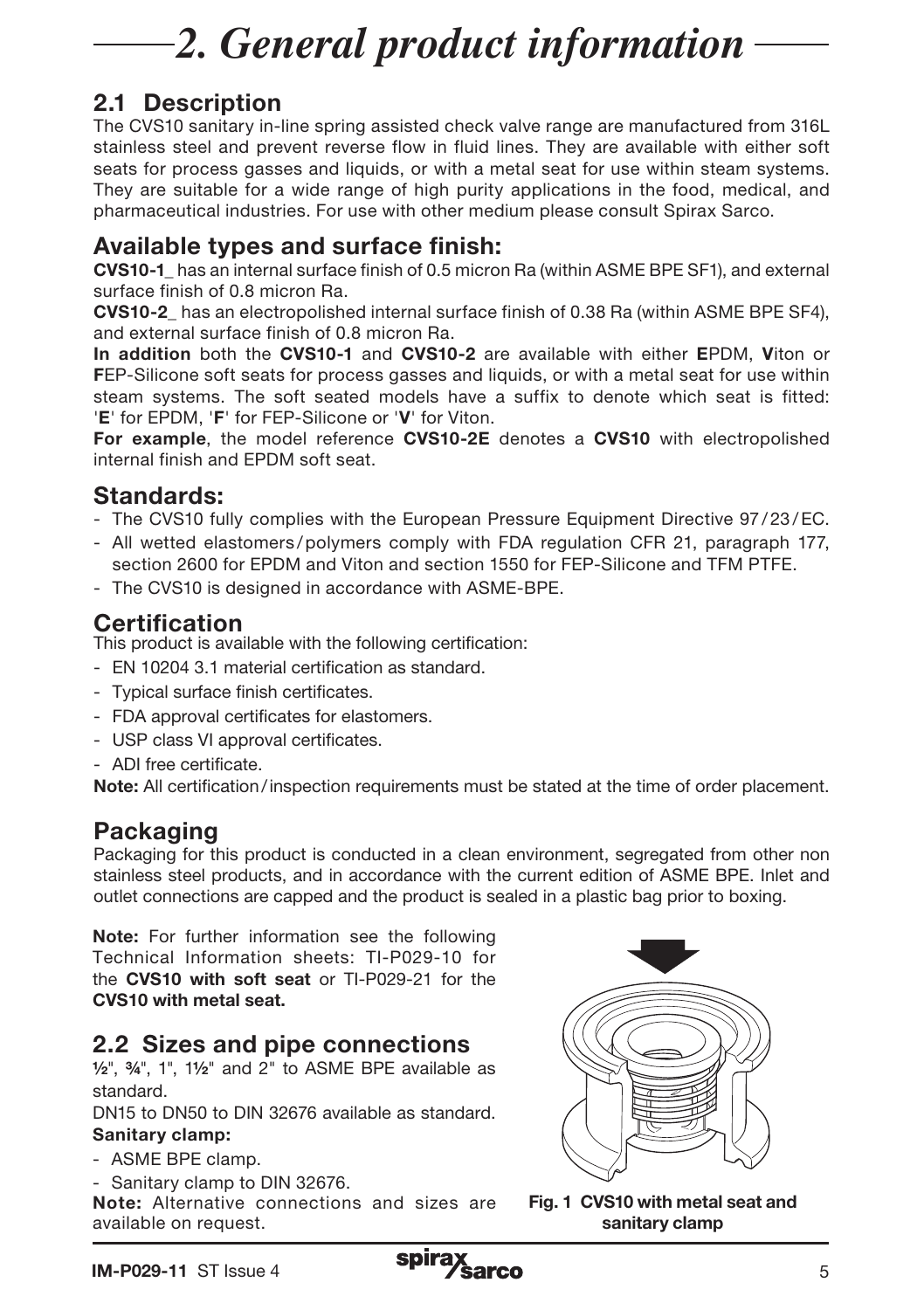

# 2.3 Pressure /temperature limits

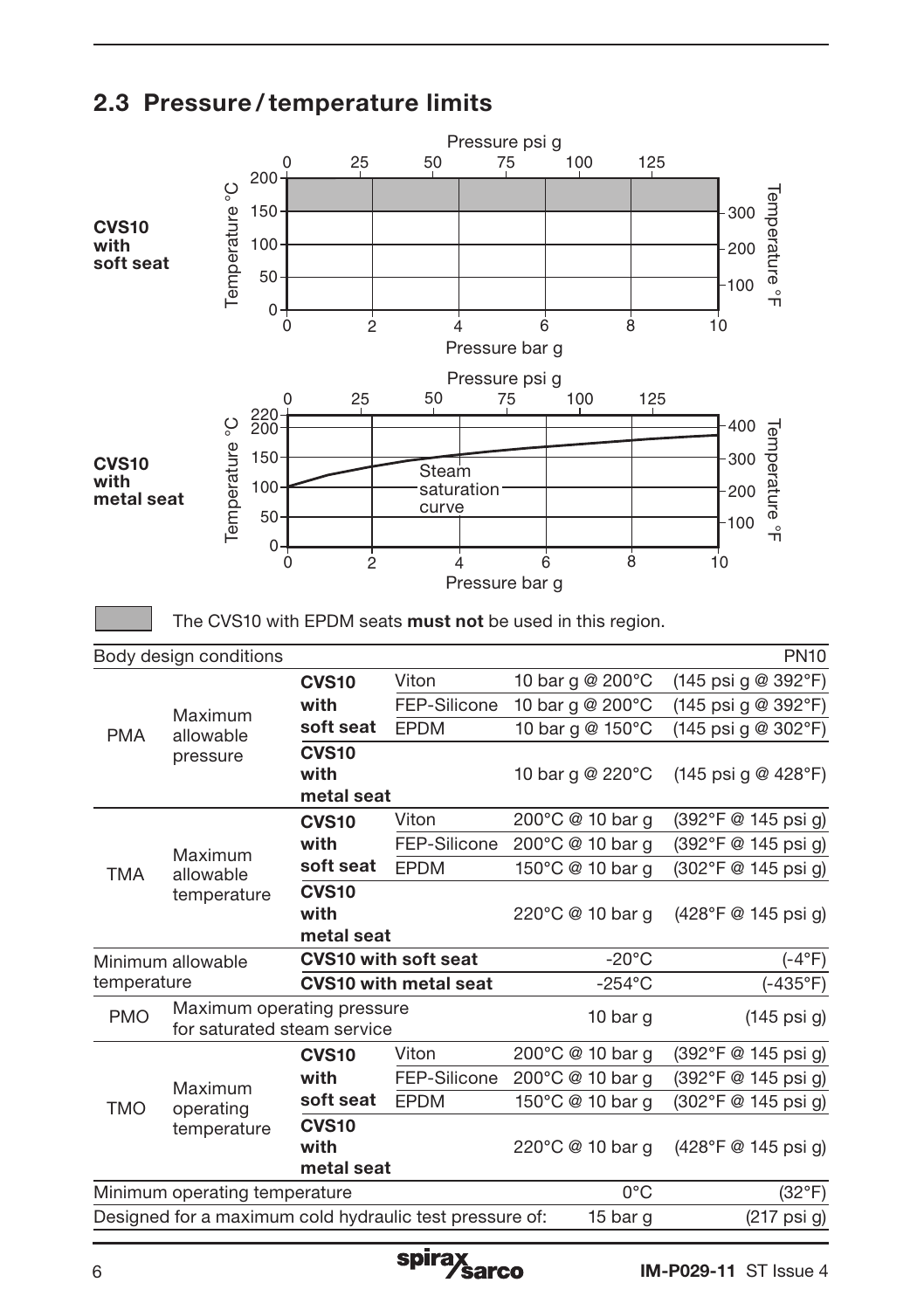*3. Operation*

The valve is opened by the pressure of the fluid (Figure 2).

When fluid flow stops the spring closes the valve before reverse flow can occur (Figure 3).

# 3.1 Opening pressures

#### Differential pressure with zero flow in mbar

#### $\mathbf{Soft}$  seated versions  $\rightarrow$  Flow direction

| <b>Size</b>                  | $\frac{1}{2}$ <sup>11</sup>  | $3/4$ <sup>11</sup> |         | 1"                                  | $1\frac{1}{2}$ " | 2"                           |                              |
|------------------------------|------------------------------|---------------------|---------|-------------------------------------|------------------|------------------------------|------------------------------|
| $\rightarrow$                | 35                           | 35                  |         | 35                                  | 35               | 35                           |                              |
| $\overline{\Upsilon}$        | 39                           | 39                  |         | 41                                  | 43               | 43                           |                              |
| $\overline{\mathbf{V}}$      | 31                           | 31                  |         | 29                                  | 27               | 27                           |                              |
| <b>Metal seated versions</b> |                              |                     |         |                                     |                  |                              | $\rightarrow$ Flow direction |
| <b>Size</b>                  | $1/2$ <sup>11</sup>          | $3/4$ <sup>11</sup> |         | 1"                                  | $1\frac{1}{2}$ " | 2"                           |                              |
| $\rightarrow$                | 35                           | 35                  |         | 35                                  | 35               | 35                           |                              |
| 不す                           | 39                           | 39                  |         | 39                                  | 39               | 39                           |                              |
|                              | 31                           | 31                  |         | 31                                  | 31               | 31                           |                              |
|                              | 3.2 $K_V$ values             | For conversation:   |         | $C_V$ (UK) = K <sub>V</sub> x 0.963 |                  | $C_V(US) = K_V \times 1.156$ |                              |
| <b>Size</b>                  |                              | $\frac{1}{2}$ "     | $3/4$ " | 1"                                  |                  | $11/2$ "                     | 2"                           |
|                              | <b>CVS10 with soft seat</b>  | 8.2                 | 8.2     | 17.3                                |                  | 27.3                         | 40.5                         |
|                              | <b>CVS10 with metal seat</b> | 2.0                 | 2.0     |                                     | 4.0              | 8.0                          | 18.0                         |
|                              |                              |                     |         |                                     |                  |                              |                              |



#### Before actioning any installation, observe the 'Safety information' in Section 1.

Referring to the Installation and Maintenance Instructions, body markings and Technical Information Sheet, check that the product is suitable for the intended installation:

- 4.1 Check materials, pressure and temperature and their maximum values. If the maximum operating limit of the product is lower than that of the system in which it is being fitted, ensure that a safety device is included in the system to prevent overpressurisation.
- **4.2** Determine the correct installation situation and the direction of flow.
- 4.3 Remove protective covers from all connections and protective film from all nameplates, where appropriate, before installation on steam or other high temperature applications.
- 4.4 The CVS10 can be fitted in both horizontal and vertical lines. For applications that are self-draining it must be installed in such a way that the flow is vertical downwards.

4.5 Fittings, clamps and gaskets for the connecting tubing are not supplied. Note: This product must be handled carefully to ensure that the surface finish is not damaged.



Fig. 2  $\lfloor \frac{1}{2} \rfloor$   $\lfloor \frac{1}{2} \rfloor$  Fig. 3